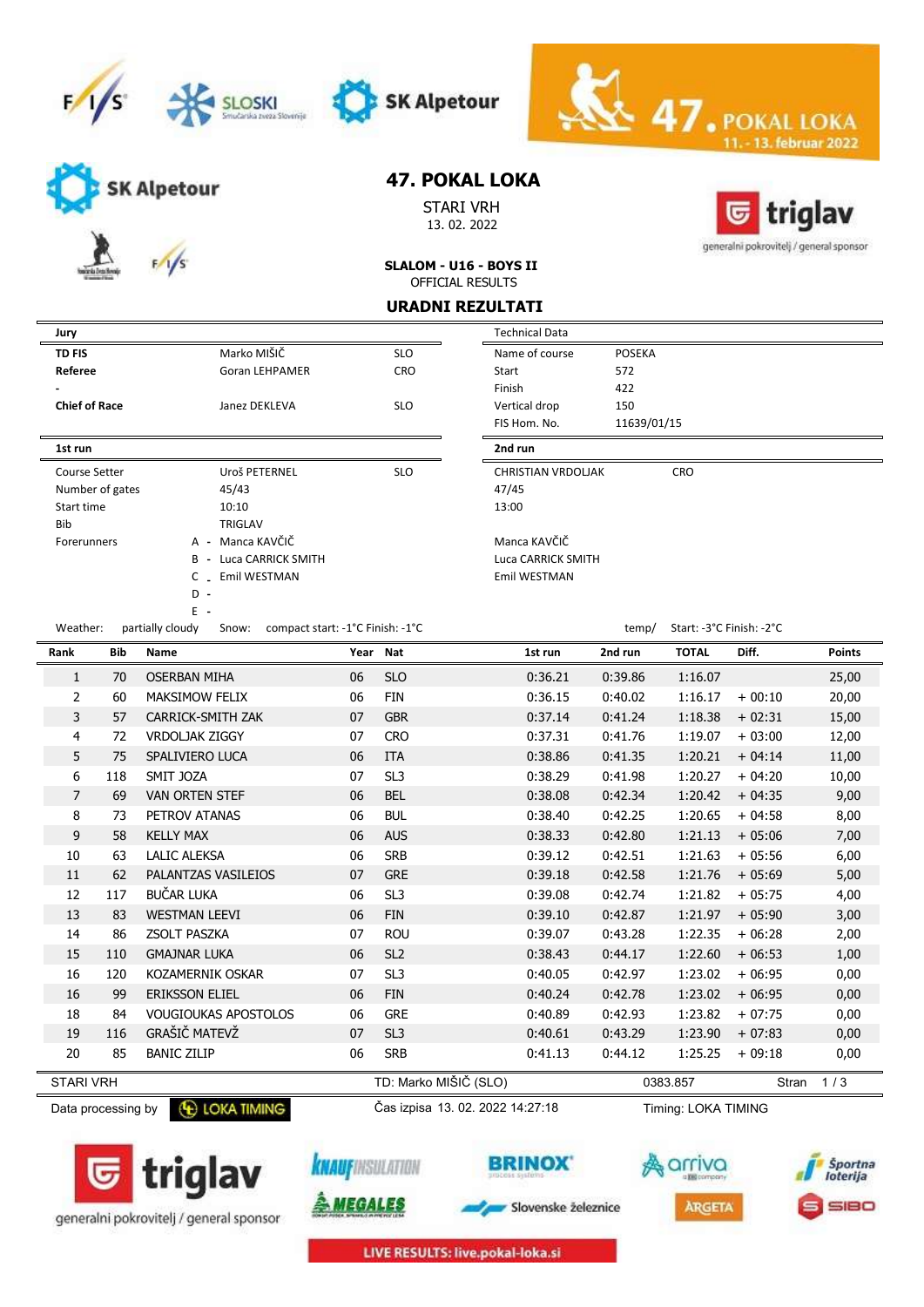





SK Alpetour

STARI VRH 13. 02. 2022



11. - 13. februar 2022

 $\leq 47.$ POK

generalni pokrovitelj / general sponsor

SLALOM - U16 - BOYS II

### OFFICIAL RESULTS URADNI REZULTATI

| Rank | <b>Bib</b> | Name                     | Year | <b>Nat</b> | 1st run | 2nd run | <b>TOTAL</b> | Diff.    | <b>Points</b> |
|------|------------|--------------------------|------|------------|---------|---------|--------------|----------|---------------|
| 21   | 67         | <b>WILKINS LUKE</b>      | 06   | <b>NZL</b> | 0:40.94 | 0:44.33 | 1:25.27      | $+09:20$ | 0,00          |
| 22   | 79         | <b>BOUAS CHRISTOS</b>    | 06   | <b>BEL</b> | 0:41.06 | 0:44.34 | 1:25.40      | $+09:33$ | 0,00          |
| 23   | 105        | <b>KRASOVEC MATIC</b>    | 06   | <b>SLO</b> | 0:42.19 | 0:43.97 | 1:26.16      | $+10:09$ | 0,00          |
| 24   | 107        | <b>CVETOJEVIC LUKAS</b>  | 07   | <b>CRO</b> | 0:42.35 | 0:46.30 | 1:28.65      | $+12:58$ | 0,00          |
| 25   | 64         | VOKSHI KLOS              | 06   | <b>KOS</b> | 0:42.40 | 0:47.63 | 1:30.03      | $+13:96$ | 0,00          |
| 26   | 53         | HIGUERAS SANTIAGO        | 07   | <b>CHI</b> | 0:38.74 | 0:52.46 | 1:31.20      | $+15:13$ | 0,00          |
| 27   | 59         | NEUMANN MAXIMILIANO      | 07   | CH2        | 0:43.40 | 0:48.04 | 1:31.44      | $+15:37$ | 0,00          |
| 28   | 112        | <b>BABIC MARKO</b>       | 07   | <b>CRO</b> | 0:42.89 | 0:50.11 | 1:33.00      | $+16:93$ | 0,00          |
| 29   | 71         | SZABÓ SZELYES SZILÁRD    | 06   | <b>HUN</b> | 0:48.77 | 0:45.32 | 1:34.09      | $+18:02$ | 0,00          |
| 30   | 111        | <b>HOLTHEUER GUNTHER</b> | 06   | <b>CHI</b> | 0:45.67 | 0:51.85 | 1:37.52      | $+21:45$ | 0,00          |
| 31   | 55         | LUCA DRAGHICI            | 06   | <b>ROU</b> | 0:57.05 | 0:43.63 | 1:40.68      | $+24:61$ | 0,00          |
| 32   | 101        | MITRIC VANJA             | 06   | <b>SRB</b> | 0:57.42 | 0:48.68 | 1:46.10      | $+30:03$ | 0,00          |

### DID NOT START 1st RUN

| <b>Bib</b> | <b>Name</b>          | Year Nat |                 |
|------------|----------------------|----------|-----------------|
| 61         | UZKURAITIS NOJUS     | 07       | LIТ             |
| 91         | VARAKADJIEV MIHAIL   | 07       | <b>BUL</b>      |
| 92         | <b>HAJDINJAK GAL</b> | 06       | <b>SLO</b>      |
| 93         | <b>ELSON CAKA</b>    | 06       | <b>ALB</b>      |
| 113        | SPEGELJ TINE         | 07       | SL <sub>2</sub> |
|            |                      |          |                 |

### DID NOT FINISH 1st RUN

| <b>Bib</b>         | <b>Name</b>             | Year Nat                         |            |                     |             |  |
|--------------------|-------------------------|----------------------------------|------------|---------------------|-------------|--|
| 51                 | PETEREIT FACUNDO        | 06                               | ARG        |                     |             |  |
| 56                 | <b>BRUIN DAEN</b>       | 07                               | <b>NED</b> |                     |             |  |
| 65                 | <b>BARNÁS ANDREJ</b>    | 06                               | <b>SVK</b> |                     |             |  |
| 66                 | <b>JANDA DAVID</b>      | 07                               | <b>CZE</b> |                     |             |  |
| 78                 | BRUTOVSKý MAXIMILIÁN    | 06                               | <b>SVK</b> |                     |             |  |
| 80                 | <b>JACKSON TOBY</b>     | 07                               | <b>NZL</b> |                     |             |  |
| 81                 | VAN VERSEVELD CONNOR    | 07                               | <b>NED</b> |                     |             |  |
| 89                 | CARRICK-SMITH FREDDY    | 07                               | <b>GBR</b> |                     |             |  |
| 94                 | <b>WOOD GEORGE</b>      | 07                               | <b>GBR</b> |                     |             |  |
| 95                 | <b>BEDNARIK JAN</b>     | 07                               | <b>CZE</b> |                     |             |  |
| 96                 | <b>MENGOLINI MARTIN</b> | 07                               | <b>ARG</b> |                     |             |  |
| 106                | CISIC LEIS              | 07                               | <b>BIH</b> |                     |             |  |
| <b>STARI VRH</b>   |                         | TD: Marko MIŠIČ (SLO)            |            | SLO 0383.857        | Stran $2/3$ |  |
| Data processing by | <b>E LOKA TIMING</b>    | Čas izpisa 13. 02. 2022 14:27:19 |            | Timing: LOKA TIMING |             |  |





<u>iegales</u>



Slovenske železnice





LIVE RESULTS: live.pokal-loka.si